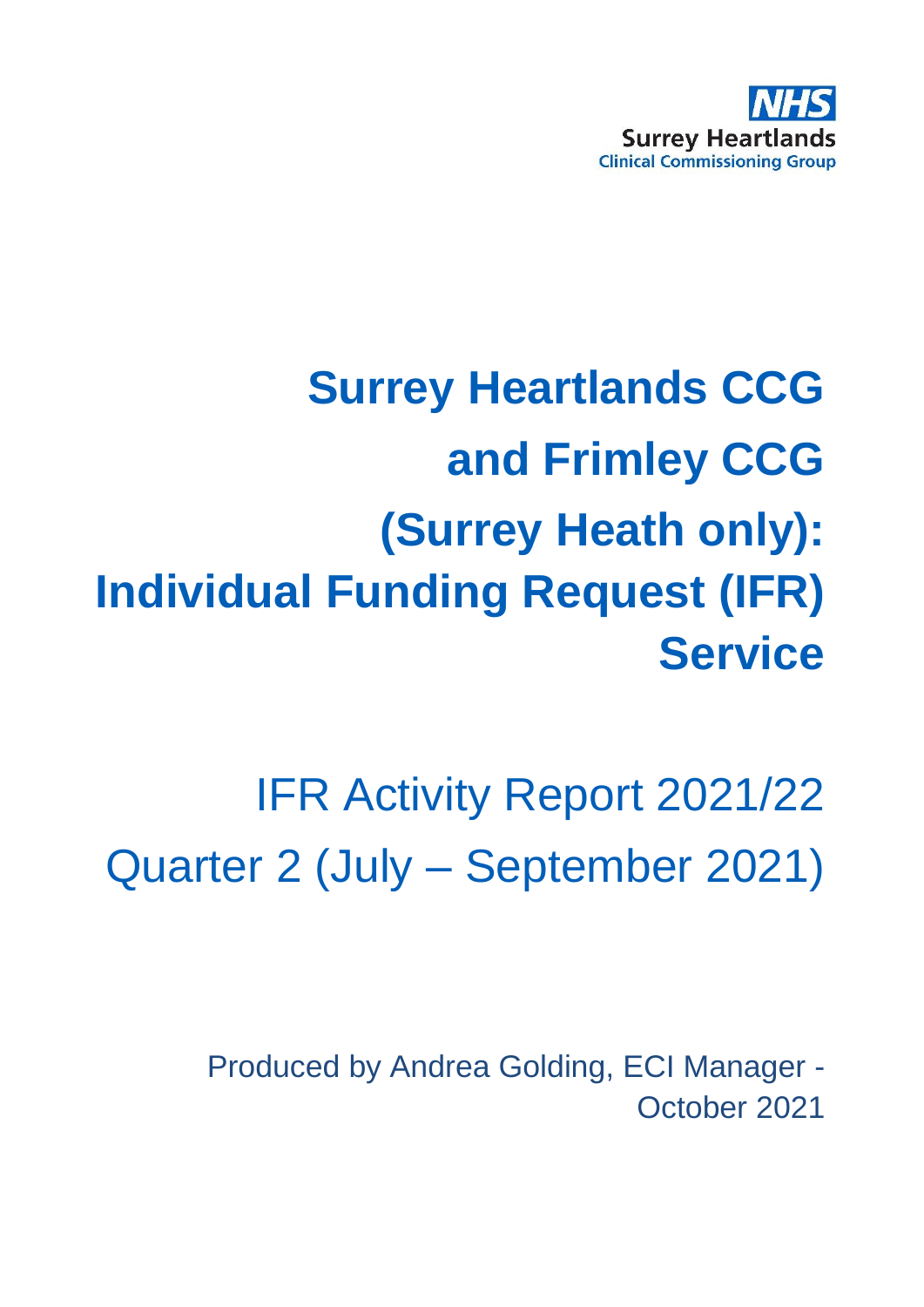#### **Contents**

| 1.  |                                                                    |  |
|-----|--------------------------------------------------------------------|--|
| 1.1 |                                                                    |  |
| 2.  |                                                                    |  |
| 3.  | Surrey Heartlands Place-based Partnerships/CCG population sizes 5  |  |
| 4.  |                                                                    |  |
| 5.  |                                                                    |  |
| 6.  |                                                                    |  |
| 7.  | IFR applications received by Place-based Partnership/CCG  6        |  |
| 8.  |                                                                    |  |
| 9.  |                                                                    |  |
| 10. |                                                                    |  |
| 11. |                                                                    |  |
| 12. |                                                                    |  |
| 13. | European Economic Area Requests by Place-based Partnership / CCG 9 |  |
| 14. |                                                                    |  |
| 15. |                                                                    |  |
| 16. |                                                                    |  |
| 17. |                                                                    |  |
| 18. |                                                                    |  |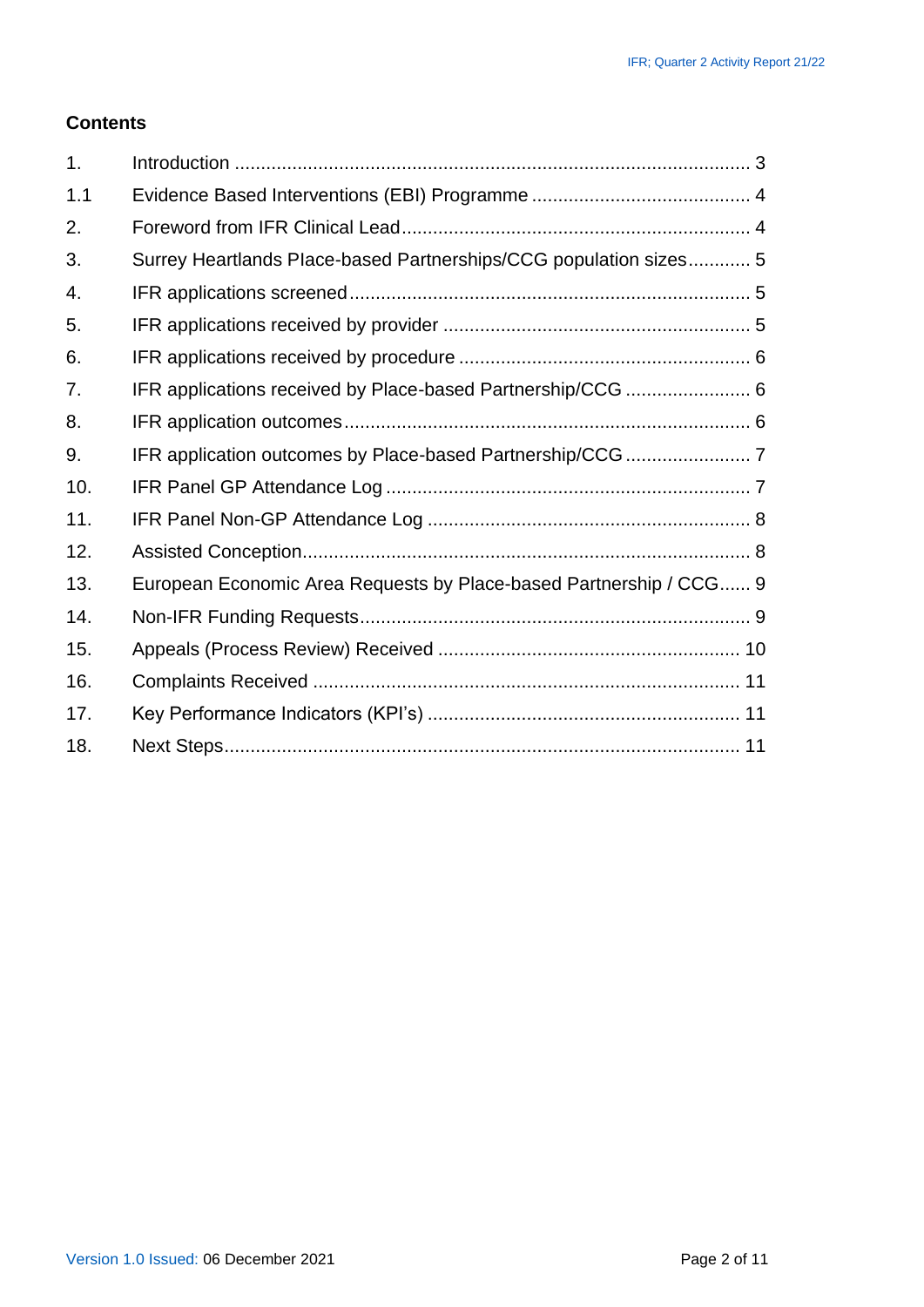#### **1. Introduction**

The Effective Commissioning Initiative (ECI) Team at Surrey Heartlands Clinical Commissioning Group (CCG) hosts the Individual Funding Requests (IFR) Service on behalf of East Surrey, Guildford & Waverley, North West Surrey and Surrey Downs Place-based Partnerships, and Frimley CCG (Surrey Heath only).

The Surrey-wide clinical intervention policies are developed on the basis of the detailed evidence reviews produced by the Public Health Team. The suggested thresholds, which form part of the evidence review, are discussed, and agreed for recommendation to the Health & Care Professionals Executive (HCPE) by the Surrey Priorities Committee (SPC). The recommendations for each threshold are considered and ratified by the Health & Care Professionals Executive (HCPE) prior to publication within the relevant clinical policy.

There may be individual cases where a patient's needs cannot be met through existing contracts and commissioning arrangements, but their consultant considers that their patient has a need for an un-commissioned treatment and wishes to request funding on their patient's behalf. When these requests occur, CCGs must have a robust and transparent system in place to assess and determine whether the request should be funded, demonstrating a rational decision-making process for an individual patient.

IFR applications for procedures and treatments which are not routinely funded on the NHS are submitted through an online database called Blueteq and each one is checked for completeness by the ECI Team. Applications are screened for eligibility for consideration by the IFR Panel on a weekly basis by the IFR Screening Group; this group consists of a minimum of 2 clinicians to guarantee a fair and transparent process. IFR applications can be submitted for both interventions and drugs; any received for drugs are processed by the Pharmaceutical Commissioning Team and are not included within this report.

IFR applications that are deemed to be eligible for consideration by the IFR Panel are processed and submitted to the next available Panel meeting for clinical discussion. Panel meetings are held on the fourth Wednesday of every month and are attended by clinical representation from each of the 4 Surrey Place-based Partnerships/CCG as well as a pharmacist, a member of the Public Health Team, and a Lay Member. The IFR Panel will decide whether to approve or decline funding. Once a Panel decision has been made, the ECI Team will communicate the outcome to the applicant. If the applicant, or their patient, requests a review of the outcome following a declined decision, they have the option of sending a request in writing to the ECI Team; this must be received within one calendar month of the date of the IFR Panel decision email/letter.

In March 2020, NHS England issued guidance that all providers be on a block contract in order to minimise the burden of formal contractual documentation and contract management processes so that staff can focus fully on the COVID-19 response.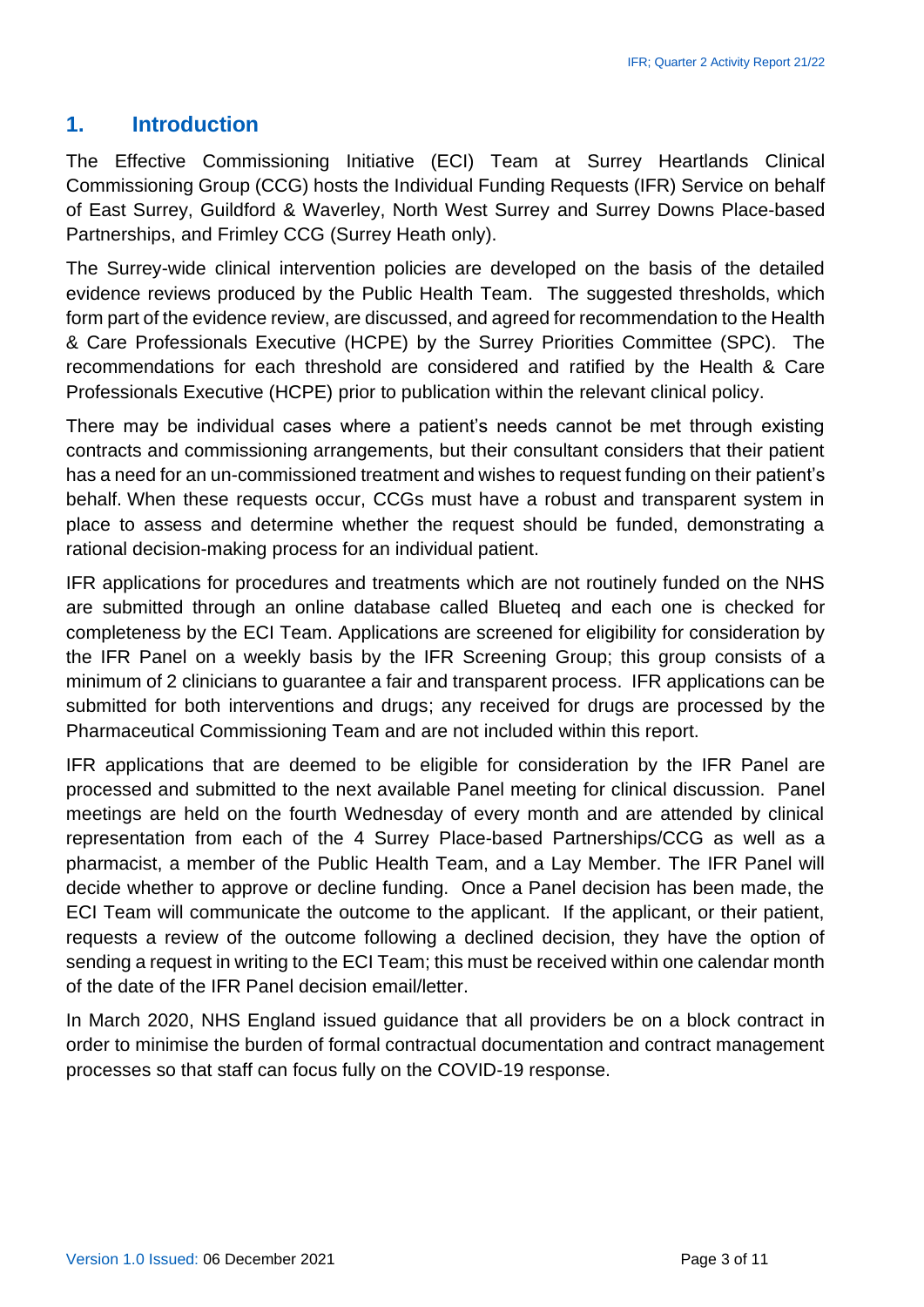#### **1.1 Evidence Based Interventions (EBI) Programme**

The Evidence Based Interventions (EBI) programme was initiated by NHS England/ Improvement in 2018 and aims to reduce harm and unnecessary interventions taking place by ensuring that those that are routinely available on the NHS are evidence-based and appropriate.

In addition, the programme aims to avoid needless harm to patients and free up scarce professional time for performing other interventions, including creating headroom for proven innovations. The time saved can, in turn, be reinvested in patient care.

NHSE/I compiled an initial list of 17 interventions, known as Wave 1, that had either none or limited clinical effectiveness based on clinical evidence and research including NICE guidelines, Choosing Wisely recommendations and academic studies which formed part of the NHS Standard Acute Contract.

Of the 17 interventions in Wave 1, 4 fell under the IFR category: Intervention for snoring (not OSA), Dilation and Curettage for heavy menstrual bleeding, Knee Arthroscopy for Osteoarthritis, and Injections for non-specific low back pain without sciatica. In December 2020, a further 31 interventions/tests/procedures were introduced, known as Wave 2, 2 of which were IFRs: Exercise ECG for screening for coronary heart disease and Helmet Therapy for treatment of positional plagiocephaly/brachycephaly in children.

Current contracts stipulate the requirement to comply with the EBI guidance. Although the guidance is not mandatory, CCG activity is monitored on a monthly basis by NHSE. A dashboard is used to present the data for all interventions across the country and can be used to identify providers/commissioners that are outliers against each intervention/test/procedure. The dashboard is accessible via ViewPoint which provides an interactive view of EBI activity across England, down to provider level.

#### **2. Foreword from IFR Clinical Lead**

This report demonstrates the scope of the IFR applications which have been received (for interventions only) by the ECI Team over the last quarter. The data within this report relates to all 4 Place-based Partnerships within Surrey Heartlands CCG: East Surrey, Guildford & Waverley, North West Surrey, and Surrey Downs, and also includes Frimley CCG (Surrey Heath only).

The ECI Team hold a joint weekly IFR screening meeting with the Medicines Management Team, to screen applications for eligibility for consideration by the IFR Panel. Both teams continue to monitor requests and flag up any potential commissioning gaps in a timely manner to the commissioners.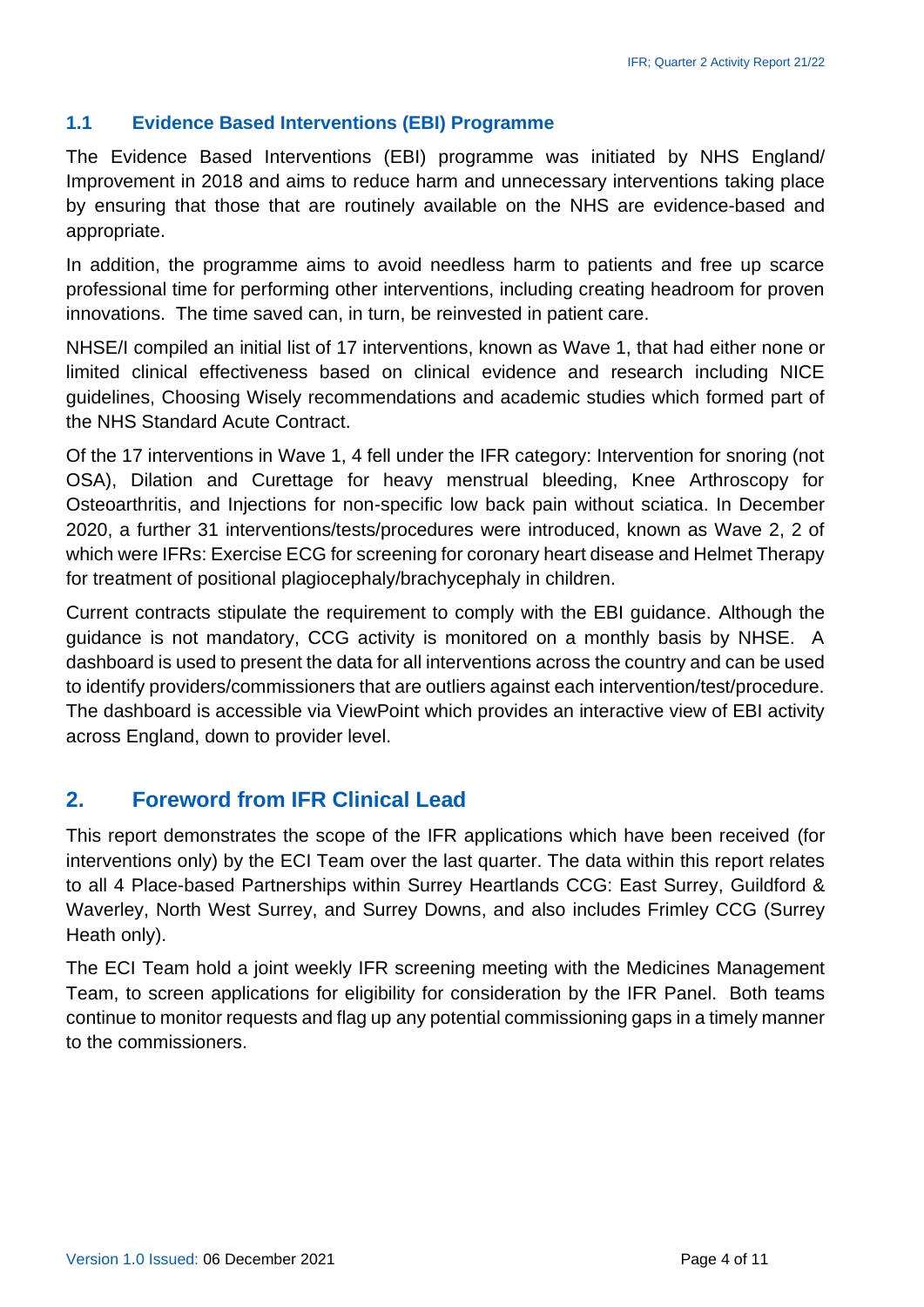#### **3. Surrey Heartlands PIace-based Partnerships/CCG population sizes**

These figures are taken from each individual Place-based Partnership/CCG Annual General Meeting June 2019. (\* figure taken from Surrey Heath CCG Annual Report 19/20).

| <b>Place-based Partnership/CCG</b>                      | <b>Population size</b> |
|---------------------------------------------------------|------------------------|
| East Surrey Place-based Partnership                     | $185,000 +$            |
| <b>Guildford &amp; Waverley Place-based Partnership</b> | $225,000 +$            |
| North West Surrey Place-based Partnership               | $370,000 +$            |
| <b>Surrey Downs Place-based Partnership</b>             | $305,000 +$            |
| Frimley CCG (Surrey Heath only)                         | 98,142 *               |

## **4. IFR applications screened**

All complete IFR applications are screened for eligibility for consideration by the IFR Panel. Where applications have been withdrawn, they are considered to be incomplete, and the applicant is advised that they can resubmit at any time.

| <b>Month</b> | No of IFR's<br>screened | <b>Eligible for</b><br><b>Panel</b> | Ineligible for<br><b>Panel</b> | <b>Further</b><br>information<br>required |
|--------------|-------------------------|-------------------------------------|--------------------------------|-------------------------------------------|
| Jul          |                         |                                     |                                |                                           |
| Aug          |                         |                                     |                                |                                           |
| Sep          |                         |                                     |                                |                                           |

# **5. IFR applications received by provider**

During the same time period for the previous year, 2020/21, there has been just under a 17% decrease, equating to 2 IFR applications less in comparison.

| <b>Provider</b>                     | <b>Activity</b> |
|-------------------------------------|-----------------|
| University College Hospital London  |                 |
| <b>Odstock Medical</b>              |                 |
| Epsom & St Helier                   | 3               |
| <b>Royal Surrey County Hospital</b> |                 |
| <b>White Lodge</b>                  |                 |
| Ashford & St Peters Hospitals       |                 |
| Queen Victoria Hospital             | 2               |
| <b>Grand Total</b>                  |                 |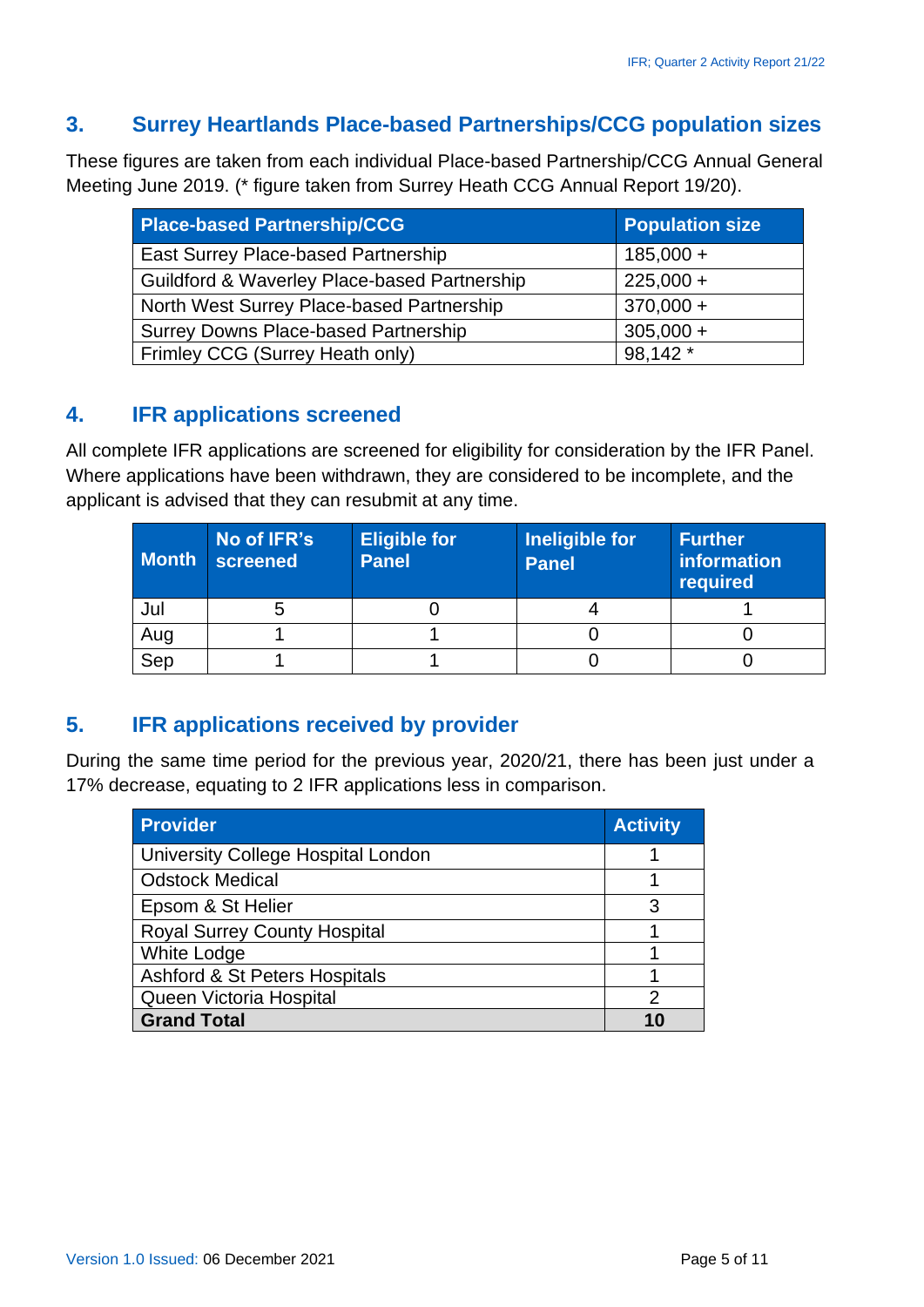## **6. IFR applications received by procedure**

The table below shows the procedures for which IFRs were submitted during Quarter 2.

| <b>Procedure</b>                         | <b>Activity</b> |
|------------------------------------------|-----------------|
| <b>Embryo Freezing</b>                   |                 |
| <b>Functional Electrical Stimulation</b> |                 |
| Hernia Repair                            |                 |
| <b>ICG Scan</b>                          |                 |
| <b>Total Knee Replacement</b>            |                 |
| Open MRI Scan                            |                 |
| Physiotherapy                            |                 |
| <b>Bariatric Surgery</b>                 |                 |
| <b>Brow Lift</b>                         | 2               |
| <b>Grand Total</b>                       |                 |

# **7. IFR applications received by Place-based Partnership/CCG**

The table below shows the number of IFR applications received for each of the 4 Place-based Partnerships and Frimley CCG (Surrey Heath) during Quarter 2.

| <b>Place-based Partnership/CCG</b>           | <b>Activity</b> |
|----------------------------------------------|-----------------|
| East Surrey Place-based Partnership          |                 |
| Guildford & Waverley Place-based Partnership |                 |
| North West Surrey Place-based Partnership    |                 |
| <b>Surrey Downs Place-based Partnership</b>  |                 |
| Frimley CCG (Surrey Heath only)              |                 |
| <b>Grand Total</b>                           | 10              |

#### **8. IFR application outcomes**

Very few applications have been received during this period, 3 were withdrawn; the common themes being:

- There is a policy therefore an IFR application is not required, e.g., a procedure that is funded where it can be demonstrated that a patient meets the criteria.
- Insufficient clinical detail was provided, or the request was uploaded onto the Blueteq database but not fully submitted, i.e., an application remains incomplete despite numerous attempts by the ECI Team to obtain the omitted information from the requesting clinician. If no response is received, the application is withdrawn.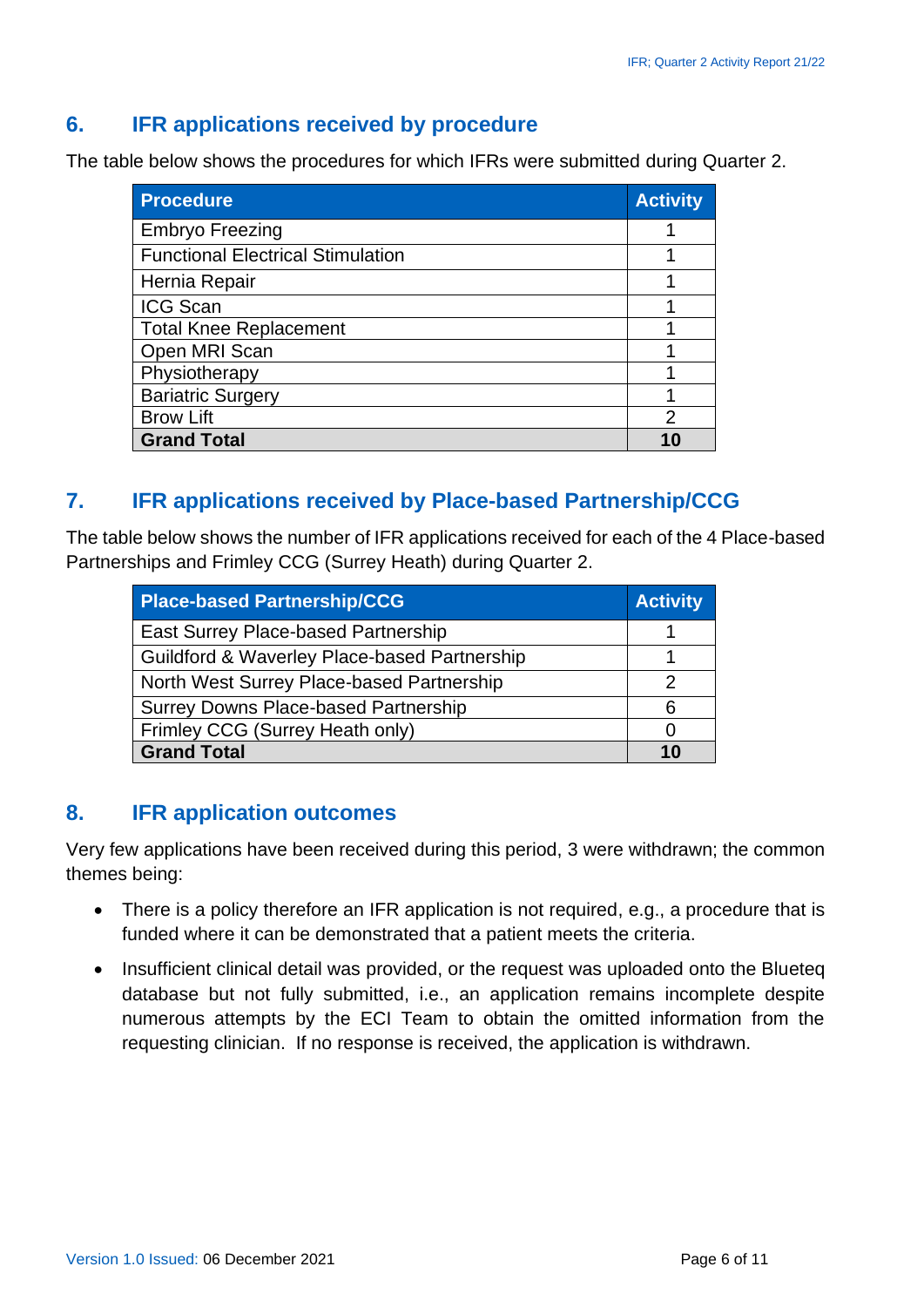| <b>Status</b>                      | <b>Activity</b> |
|------------------------------------|-----------------|
| Incomplete                         |                 |
| IFR: Case withdrawn                |                 |
| IFR: Further information requested |                 |
| IFR: Approved by IFR Panel         |                 |
| IFR: Prepared for IFR Panel        |                 |
| <b>Grand Total</b>                 |                 |

#### **9. IFR application outcomes by Place-based Partnership/CCG**

The table below shows the outcomes for all the IFR applications that were submitted during this quarter. Where cases are incomplete, no costs are available.

| <b>Place-based</b><br><b>Partnership/CCG</b> | <b>IFR Outcome</b>                                      | <b>Activity</b> | <b>Anticipated Cost</b> |
|----------------------------------------------|---------------------------------------------------------|-----------------|-------------------------|
|                                              |                                                         |                 |                         |
| <b>East Surrey Place-based Partnership</b>   |                                                         |                 | £8,000                  |
|                                              | IFR: Case withdrawn                                     |                 | £8,000                  |
|                                              | <b>Guildford &amp; Waverley Place-based Partnership</b> |                 | £1,800                  |
|                                              | IFR: Further information requested                      |                 | £1,800                  |
|                                              | <b>North West Surrey Place-based Partnership</b>        | $\overline{2}$  | £10,425                 |
|                                              | IFR: Prepared for IFR Panel                             |                 | £2,425                  |
|                                              | IFR: Further information required                       |                 | £8,000                  |
| <b>Surrey Downs Place-Based Partnership</b>  |                                                         |                 | £16,614                 |
|                                              | Incomplete                                              |                 | £7,045                  |
|                                              | IFR: Further information required                       | $\overline{2}$  | £2,045                  |
|                                              | IFR: Case withdrawn                                     | 2               | £3,045                  |
|                                              | IFR: Approved by IFR Panel                              |                 | £4,480                  |
| <b>Frimley CCG (Surrey Heath)</b>            |                                                         | 0               | £0                      |
| <b>Grand Total</b>                           |                                                         | 10              | £36,839                 |

# **10. IFR Panel GP Attendance Log**

The table below shows the attendance log for the GP's that were present at the IFR Panel meetings during this time period.

The Panel meeting scheduled for September did not take place as there were no cases eligible for consideration.

| <b>Name</b>         | <b>Organisation</b>                                         | Jul          | Aug          | <b>Sep</b> |
|---------------------|-------------------------------------------------------------|--------------|--------------|------------|
| Dr Bethan Forgie    | <b>East Surrey Place-based</b><br>Partnership               |              | Æ.           |            |
| Dr Joe McGilligan   | East Surrey Place-based<br>Partnership                      | <b>Fill</b>  |              |            |
| Dr David Eyre-Brook | <b>Guildford &amp; Waverley Place-</b><br>based Partnership | <b>Final</b> | <b>Fille</b> |            |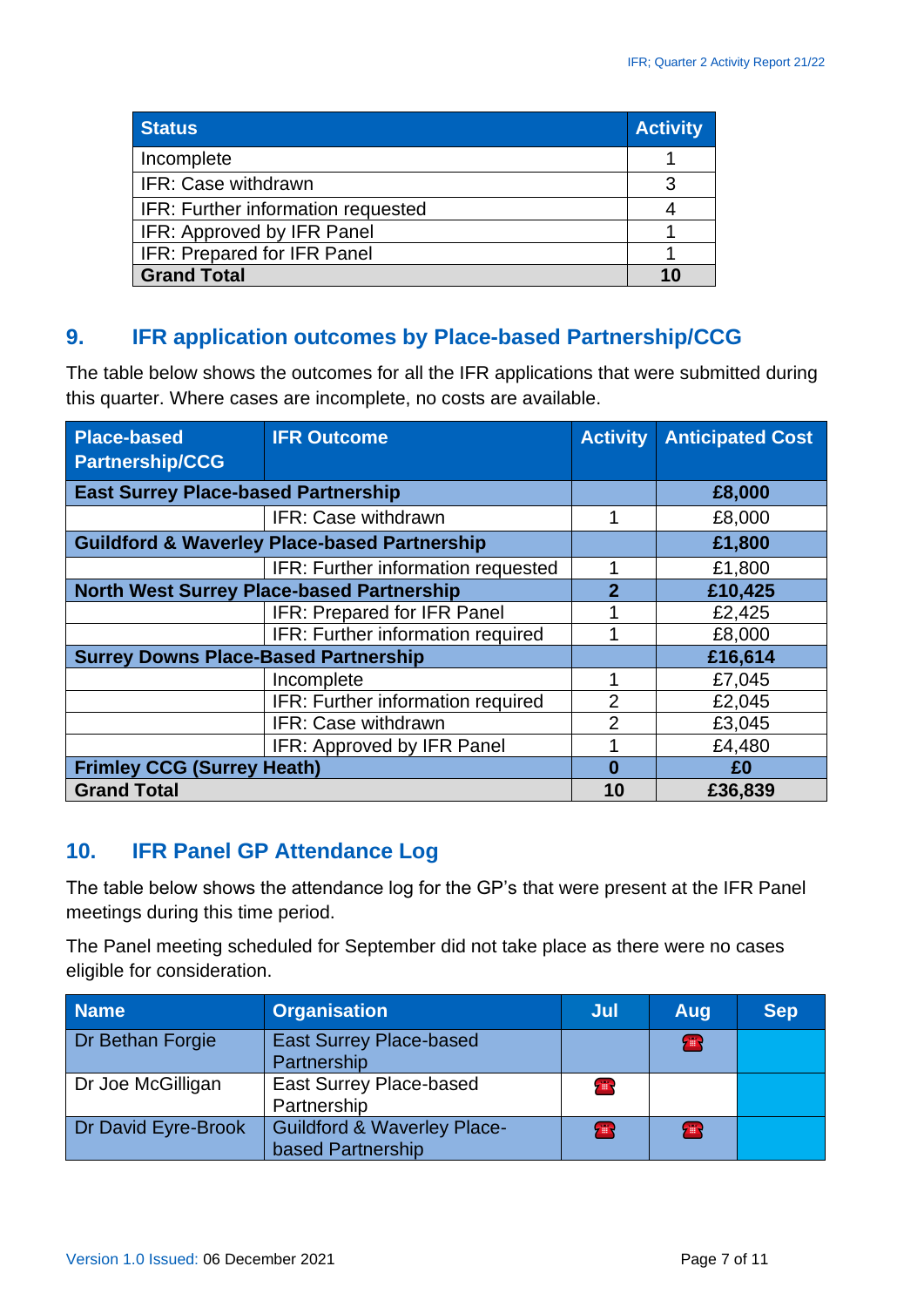| <b>Name</b>             | <b>Organisation</b>                            | Jul         | Aug            | <b>Sep</b> |
|-------------------------|------------------------------------------------|-------------|----------------|------------|
| Dr Philippa<br>Woodward | North West Surrey Place-based<br>Partnership   | <b>Fill</b> | <b>THE V</b>   |            |
| Dr Phi Vo               | <b>Surrey Downs Place-based</b><br>Partnership | 全           | <b>Filli</b>   |            |
| Dr John Fraser          | Frimley CCG (Surrey Heath only)                | <b>THE</b>  | $\blacksquare$ |            |

### **11. IFR Panel Non-GP Attendance Log**

The table below shows the attendance log for the non-GPs that were present at the IFR Panel meetings during this time period.

The Panel meetings scheduled for September did not take place as there were no cases eligible for consideration.

| <b>Name</b>          | <b>Organisation</b>                                        | Jul        | Aug              | <b>Sep</b> |
|----------------------|------------------------------------------------------------|------------|------------------|------------|
| Dr Iain Cruickshank  | <b>Independent Clinical Chair</b>                          | Æ          | 雷                |            |
| Carina Joanes        | Medicines Management Team,<br><b>Surrey Heartlands CCG</b> | <b>THE</b> | <b>THE V</b>     |            |
| <b>Dr Elizabeth</b>  | <b>Public Health, Surrey County</b>                        |            | æ                |            |
| <b>Saunders</b>      | Council                                                    |            |                  |            |
| <b>Taylor Keech</b>  | <b>ECI Team, Surrey Heartlands</b><br><b>CCG</b>           | <b>THE</b> | <b>THE V</b>     |            |
| <b>Paul Barton</b>   | Lay Member                                                 | 全          | Æ                |            |
| Clare Johns          | Medicines Management Team,<br><b>Surrey Heartlands CCG</b> |            | <b>THE VIOLE</b> |            |
| <b>Cyril Haessig</b> | <b>Public Health, Surrey County</b><br>Council             | 霊          |                  |            |
| <b>Katie Patrick</b> | <b>Public Health, Surrey County</b>                        |            | <b>THE</b>       |            |
| (observing)          | Council                                                    |            |                  |            |
| <b>Sarah Watkin</b>  | Medicines Management Team,<br><b>Surrey Heartlands CCG</b> | 雷          |                  |            |

#### **12. Assisted Conception**

Under patient choice, patients who are registered with a Surrey GP have the option of choosing where to undergo their Assisted Conception treatment, although there are 3 preferred providers that are commissioned by the CCG: Care Fertility (previously Nuffield Health, Woking Hospital), Croydon Health Services NHS Trust (Mayday) and Kingston Hospital NHS Foundation Trust.

Up to 2 full cycles (consisting of 1 fresh and 1 frozen cycle) of IVF, with or without ICSI, are funded in eligible women who are aged no more than 39 years at the time of their referral to a fertility clinic. If the woman reaches the age of 40 during treatment, then that cycle can be completed but no others must be initiated.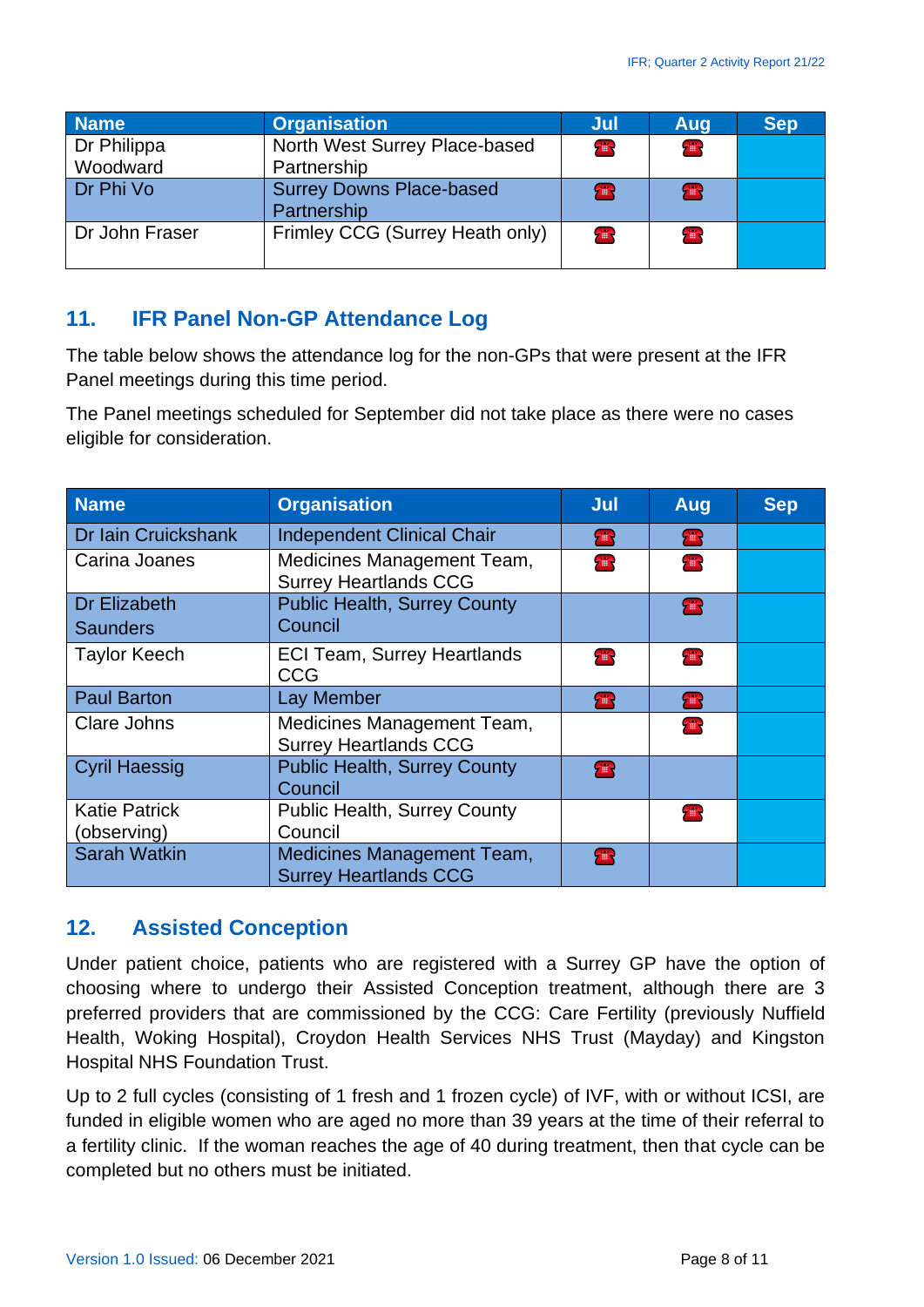The table below shows the details of the only IFR application received for an Assisted Conception procedure between July and September 2021.

| Place-based<br><b>Procedure</b><br><b>Partnership/CCG</b> |                        | <b>Activity</b> | <b>Expected</b><br><b>Cost</b> |
|-----------------------------------------------------------|------------------------|-----------------|--------------------------------|
| <b>East Surrey Place-based Partnership</b>                |                        | £8000           |                                |
|                                                           | <b>Embryo Freezing</b> |                 | £8000                          |
| <b>Grand Total</b>                                        |                        |                 | £8000                          |

## **13. European Economic Area Requests by Place-based Partnership / CCG**

European Economic Area (EEA) requests are for routine treatments which took place in a European country. Place-based Partnerships/CCGs are responsible for reimbursing patients if the treatment would have been routinely available on the NHS. All EEA requests are managed by NHS England. When treatment takes place via this route, the designated team at NHS England submit a request for reimbursement of costs to the patients Place-based Partnership/CCG.

All EEA requests are managed by the ECI Team; each request is logged by the team and the patients Place-based Partnership/CCG makes the decision on whether the reimbursement should be made.

Requests received from NHS England contain minimal information and do not include the costs involved in the treatment. If a response is not submitted to NHS England within 7 working days, they have the authorisation to approved funding on behalf of the patients Placebased Partnership/CCG providing the treatment undertaken is funding locally. NHS England will then recharge the appropriate Place-based Partnership/CCG.

1 EEA reimbursement claim was made during this period for the treatments listed in the table below:

| <b>Month</b> | <b>Place-based Partnership</b><br><b>ICCG</b> | <b>Treatment/Procedure</b>                                                                                                      |
|--------------|-----------------------------------------------|---------------------------------------------------------------------------------------------------------------------------------|
| July         | <b>North West Surrey</b>                      | Extraction of the polyp, sonography of<br>uterus x 2, transvaginal sonography x 2,<br>microscopy, colposcopy, Aptima HPV test x |

#### **14. Non-IFR Funding Requests**

Applications that are submitted for treatments/procedures/equipment that does not fall under the remit of IFR but still require from Surrey Heartlands CCG/Frimley CCG (Surrey Heath), are processed via an Outside Remit Request (ORR). The ECI Team log the request details onto a central document and then send the completed, anonymised ORR form to the relevant contracting team for a response.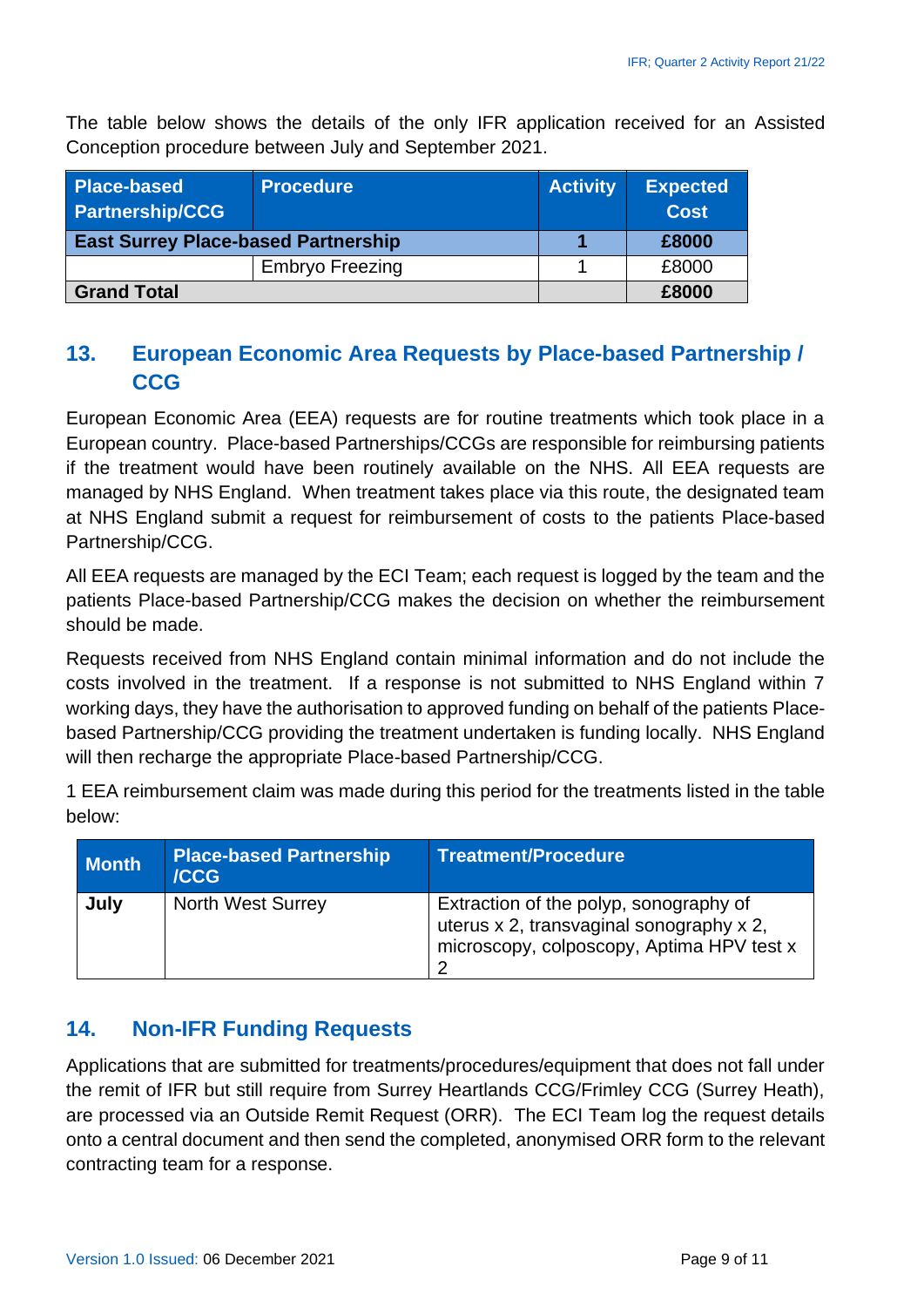During this period, 1 request was submitted to the ECI Team for a Surrey Downs patient with Alopecia who required a Human Hair Wig, to prevent contact dermatitis, at a cost of £1800. The patient suffered a severe allergic reaction to synthetic wigs; the request was reviewed by a Clinical Lead for Surrey Downs and subsequently approved.

## **15. Appeals (Process Review) Received**

When the IFR Panel has not supported a funding request for a treatment, the patient or requesting clinician have the option of requesting that the process which led to the decision be subject to review. The request must be submitted to the ECI Team within 28 working days of the IFR Panel outcome and submitted in writing via email.

The IFR Review Panel will consider whether the process followed by the IFR Panel was fair and consistent, based on whether the decision reached:

- Was taken following a process which was consistent with the policies of CCG;
- Was a decision which a reasonable IFR Panel was entitled to reach;
- Understood, took into account and weighed, all the relevant evidence; and
- Did not take into account any irrelevant factors.

In the event that the IFR Review Panel considers that there was any procedural error in the IFR Panel's decision, they will consider whether there was any reasonable prospect that the IFR Panel could have come to a different decision had that error not been made.

If the IFR Review Panel considers that there was no reasonable prospect of the IFR Panel coming to a different decision, then the IFR Review Panel will approve the decision notwithstanding the procedural error. If the IFR Review Panel considers that there was a reasonable prospect that the IFR Panel may have come to a different decision had the error not been made, the IFR Review Panel will require the IFR Panel to reconsider the decision. New information provided cannot be taken into consideration.

1 appeal was received during this period for an IVF request. The patient submitted their appeal on the grounds that not all relevant information was taken into account by the IFR Panel when reaching their decision. However, new information was provided by the patient therefore the appeal was unable to be processed further. The initial applying clinician was advised that should they agree that the additional information was significant new clinical evidence, which he considered may have made a difference to the IFR Panel's decision if it had been available, then they have the option of re-submitting the application to the IFR Panel including the additional information. To date, a revised IFR application has not been submitted.